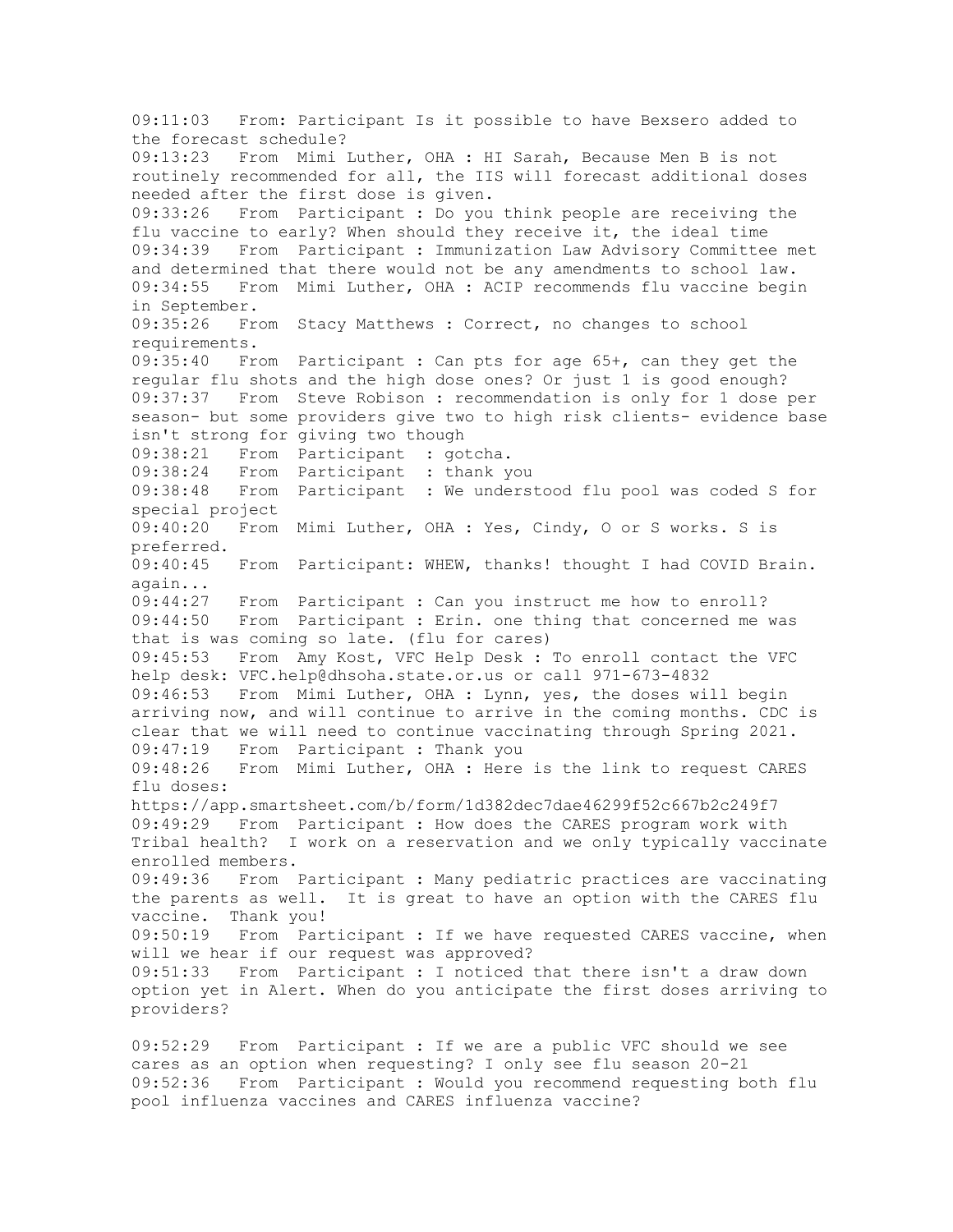09:52:48 From Mimi Luther, OHA : Kristen, see the link here: https://app.smartsheet.com/b/form/1d382dec7dae46299f52c667b2c249f7 09:53:14 From Participant : Thank you :-) 09:53:17 From Participant : When do you anticipate the first doses of CARES vaccine arriving to providers? 09:53:28 From Mimi Luther, OHA : Starting very soon, Erica. 09:53:45 From Participant : Thanks, Mimi! 09:54:33 From Mimi Luther, OHA : Everyone - if you did not receive our messages about the CARES doses, you need to subscribe to our listserv. Please email the help desk to get added. VFC.help@state.or.us 09:55:36 From Participant : Will these slides be available after the webinar? 09:56:00 From Amy Kost, VFC Help Desk : Lacey - yes, they will. Email the help desk to request the slides 09:56:11 From Participant : Thank you! :) 09:57:12 From Participant : Can we get a copy of this slide? 09:58:58 From Amy Kost, VFC Help Desk : Hi Lynn, please email the VFC help desk to request today's slides. We can also ask Rex at the end of his presentation, where to find this particular image<br>09:58:58 From Participant : I would like to share some From Participant : I would like to share some of this info with infection prevention at the hospital I work at 09:59:21 From Mimi Luther, OHA : That's great, Lynn! 09:59:23 From Participant : great thank you :) 09:59:33 From Nicholas Chew (OHA) : The graph is found on the CDC website at this link: https://www.cdc.gov/vaccines/acip/meetings/downloads/slides-2020- 08/COVID-08-Dooling.pdf 09:59:48 From Amy Kost, VFC Help Desk : Thanks, Nick! 09:59:50 From Nicholas Chew (OHA) : also this presentation will become available online in about a week 10:00:05 From Participant : Emergency use = insurance waived? Typically experimentally is not covered. 10:03:37 From Participant : Is the vaccine going to require a special freezer? 10:04:02 From Participant : will the storage required for covid vaccine be refrigerator or freezer? 10:06:00 From Participant : Love the kit idea, removes the stress of unknowns for stocking up on supplies! 10:11:20 From Participant : Trust in vaccine. Religious 10:11:24 From Participant : ultra low dose freezer is a concern 10:11:32 From Participant : Vaccine storage and handling is concerning 10:11:35 From Participant : Barriers - logistics, like others I'm very concerned about the ultra cold possibility 10:11:38 From Participant : No trust in the vaccine 10:11:49 From Participant : And, having the proper equipment when vaccine arrives.<br>10:11:57 From From Participant : Religious groups can been difficukt to bridge science with faith. 10:12:15 From Participant : Education to the Latino community. Clearly their flu vaccine is low and I anticipate COVID being as low, if not more.